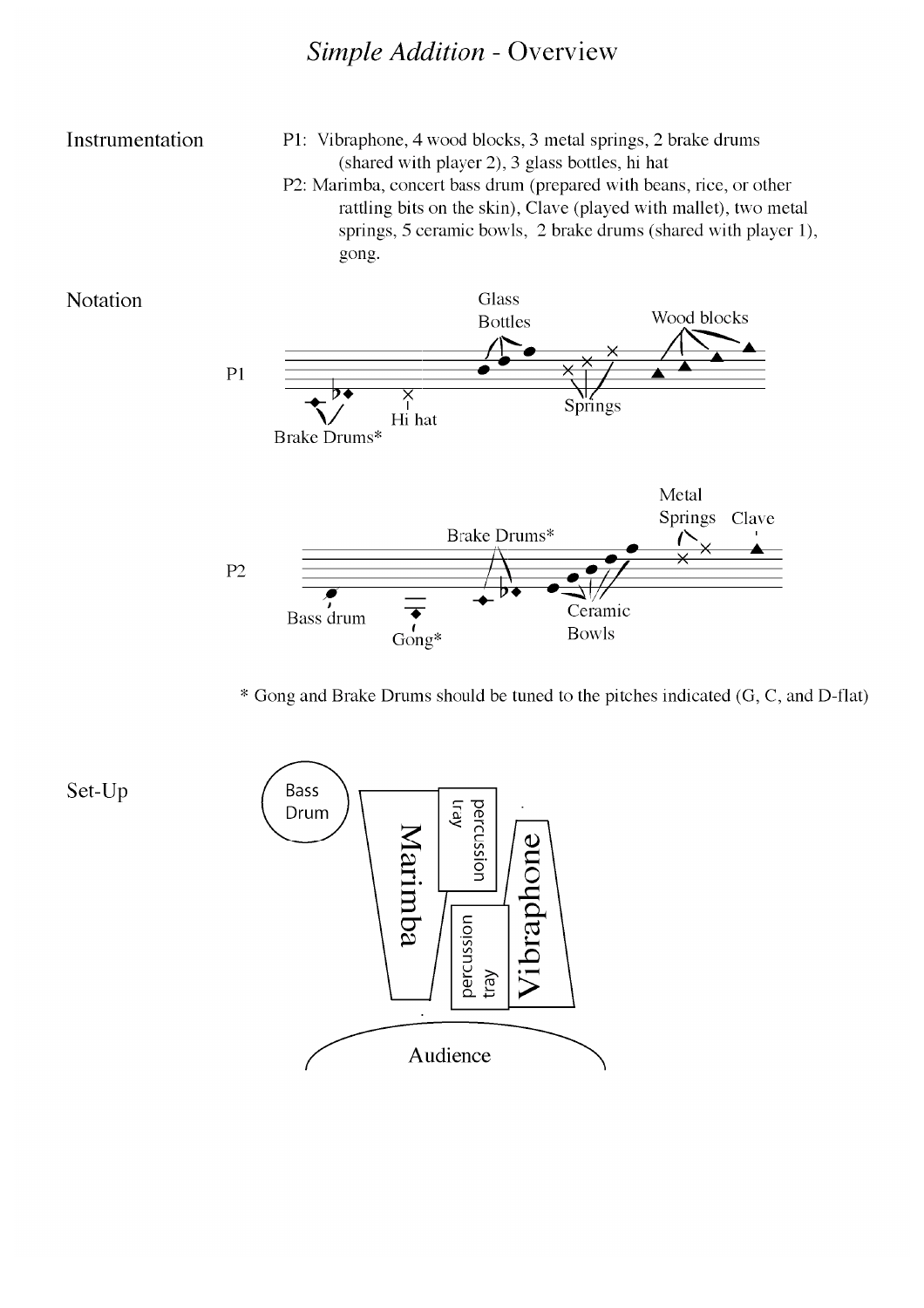Simple Addition - Part 1



crescendo poco a poco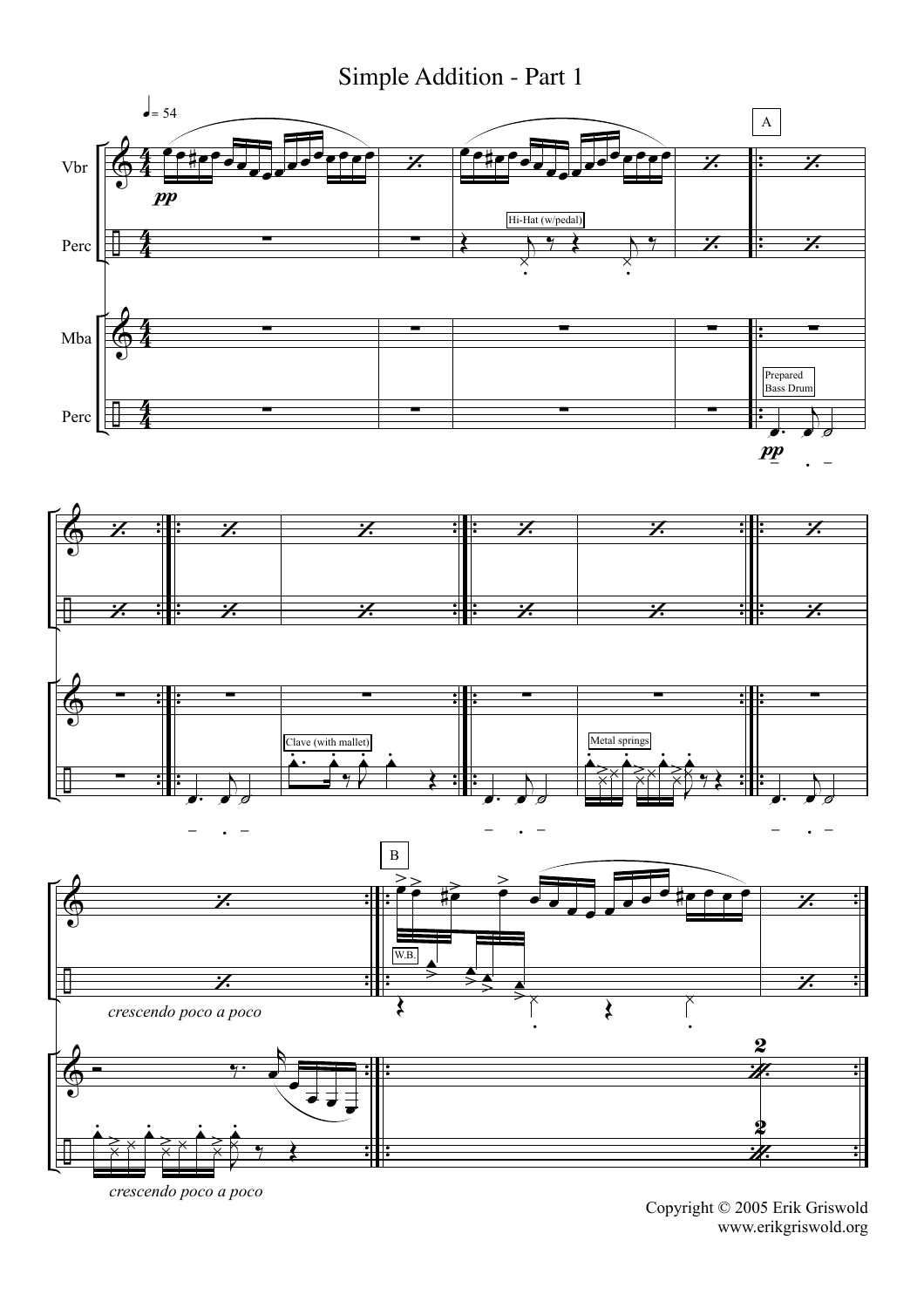





4